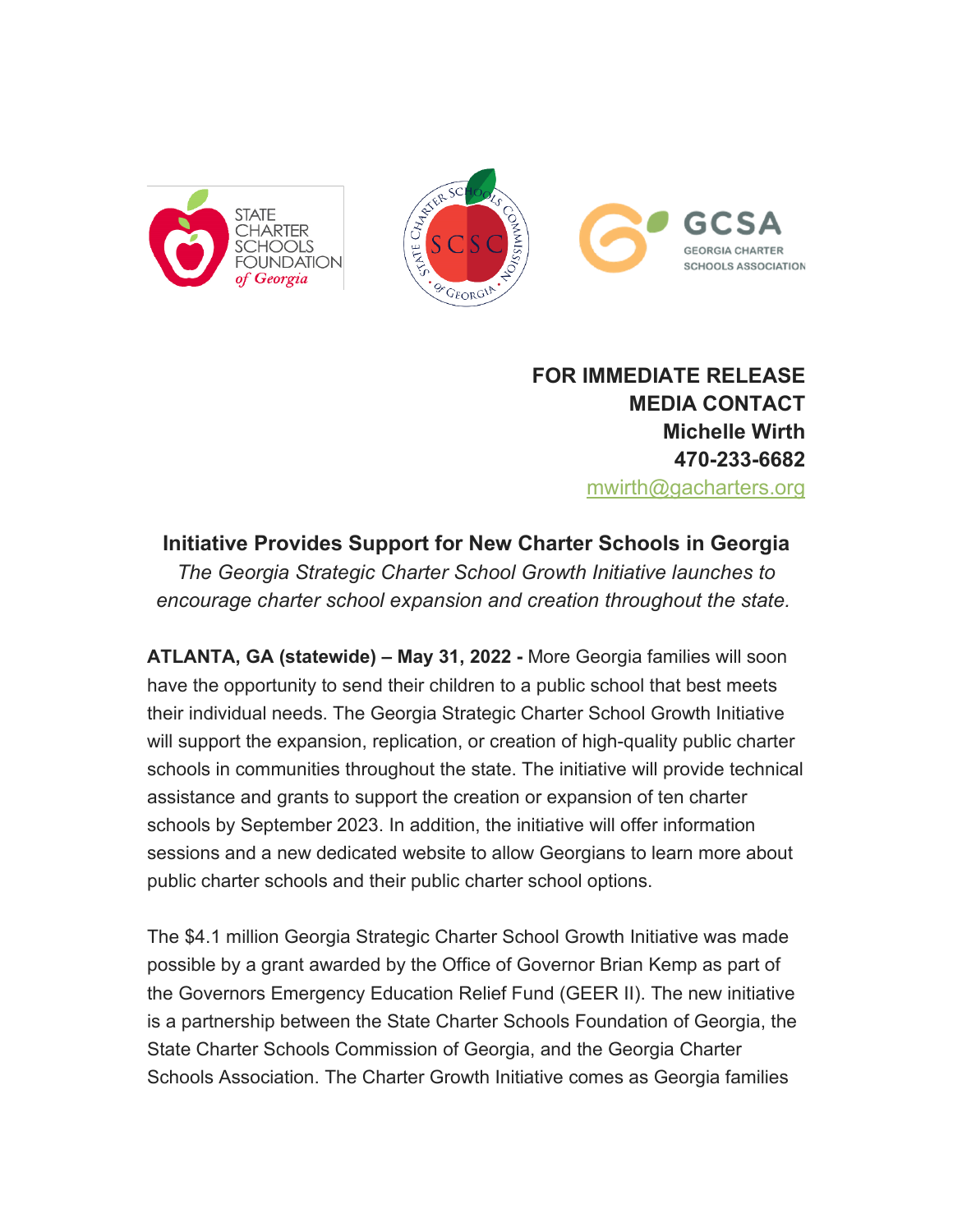seek more quality school opportunities.

"Charter schools have the flexibility and agility to try new approaches and respond quickly to their students' and communities' changing needs. Every charter school has a unique educational model, allowing parents to select a school that is right for their children," said Michele Neely, President of the State Charter Schools Foundation of Georgia. "The SCSF is grateful for this grant so that we can remove financial barriers for existing effective charter schools to expand and replicate and new schools to start strong. We look forward to working with our partners to serve communities throughout Georgia that are often overlooked." The SCSF will serve as the lead organization for the Charter Growth Initiative.

Through the Charter Growth Initiative, new charter schools will receive leadership training and grant funding to assist with startup costs. The initiative will also include technical assistance, long-range planning services, petition development and submission, and grants for expenses related to replication or expansion for existing charter schools in good standing. Grants and cohort participation will be awarded on a competitive basis.

These new, expanding, or replicating public charter schools will be located in one of the State Charter Schools Commission of Georgia's priority communities, with a focus on proposed schools located outside of a highsaturation area, defined as a geographic location containing more than one charter school that serves grades K-5 or 6-8 within a three (3)-mile radius. Schools may seek authorization from any charter school authorizer.

Locations subject to priority consideration include but are not limited to Athens-Clarke County, Macon-Bibb County, Albany-Dougherty County, Augusta-Richmond County, and Columbus, Georgia.

The State Charter Schools Commission of Georgia will provide administrative support, program design, supplemental training and data analysis to the initiative.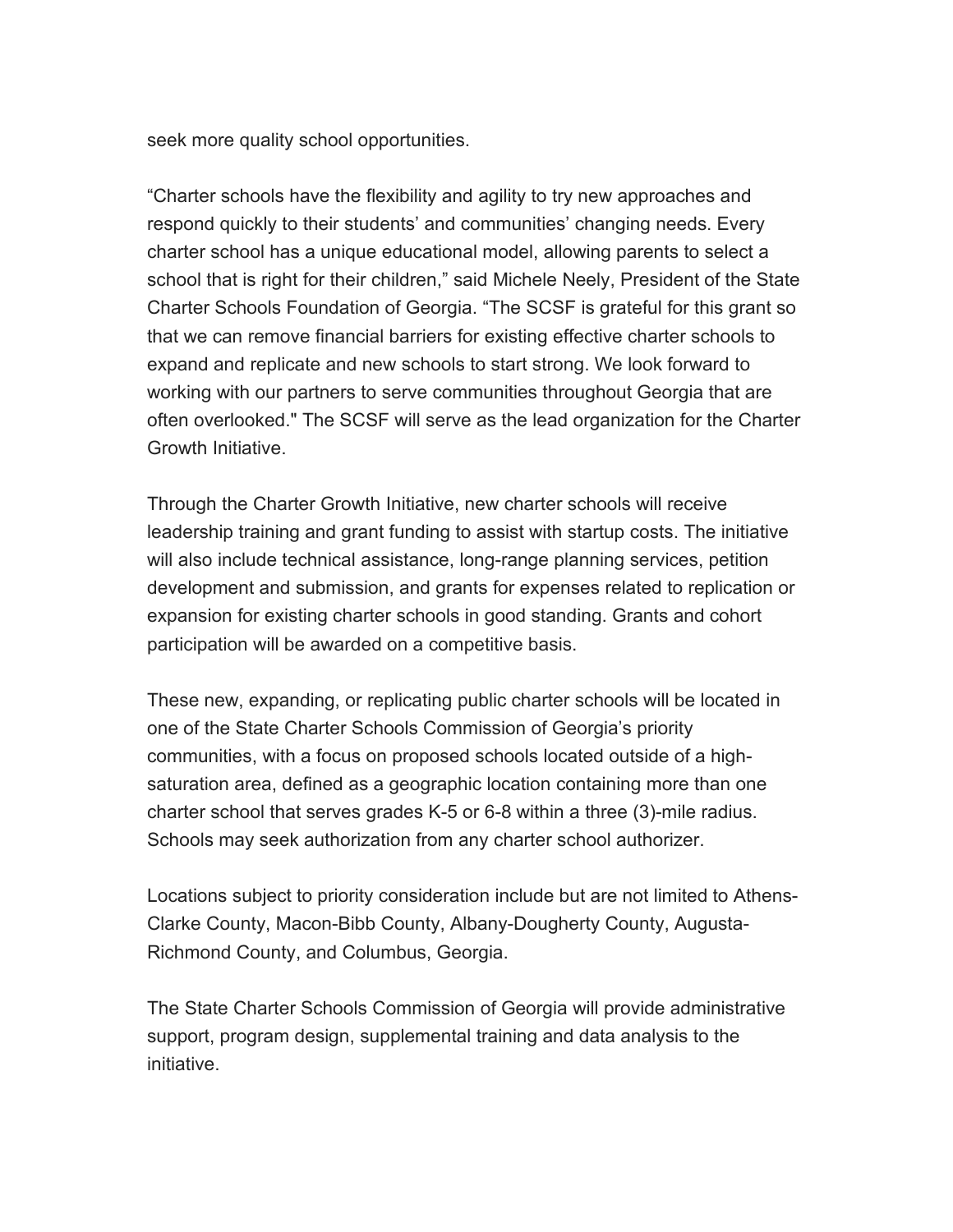"Now, more than ever before, Georgia families are seeking options for their children's education," said Lauren Holcomb, Executive Director of State Charter Schools Commission of Georgia. "The Charter Growth Initiative will catalyze the vision of the State Charter Schools Commission to advance public education through innovative and superior charter schools in every community."

The Georgia Charter Schools Association's Incubator, a program designed to support new and replicating charter schools, will provide assistance to public charter schools that are ready or are planning to replicate or expand with the school design, application, and pre-opening process. GCSA will also provide facilities and finance consulting and communications leadership.

"This crucial initiative will ensure that more Georgia students are prepared for a successful future," says Tony Roberts, President and CEO of the Georgia Charter Schools Association. "As part of this important grant, the Georgia Charter Schools Association is pleased to support high-quality public charter schools as they work to expand or bring their successful school models to areas of Georgia that are in critical need of additional public school options."

The Georgia Strategic Charter School Growth Initiative also seeks to educate Georgians about public charter schools and provide information for those seeking to start charter schools in their local communities. The robust communications campaign will include the creation of a public-facing website [FindaGaCharter.org.](https://gacharters.us1.list-manage.com/track/click?u=0bda5d5147ca0c51e1c30107f&id=a547e7ea3e&e=079609518a) The initial website launched this week and will soon have additional features such as an interactive school locator where Georgia families can search for existing charter schools by location and school theme and view enrollment and lottery details. The website will also contain information for those seeking to start public charter schools in Georgia. Public information sessions about charter schools will be held across the state.

Additional support will be provided by Bellwether Education Partners and the Lead with Excellence Institute. Bellwether will provide technical assistance for replicating & expanding schools to prepare for scaling up. The Lead with Excellence Institute is a fellowship program for leaders of newly authorized